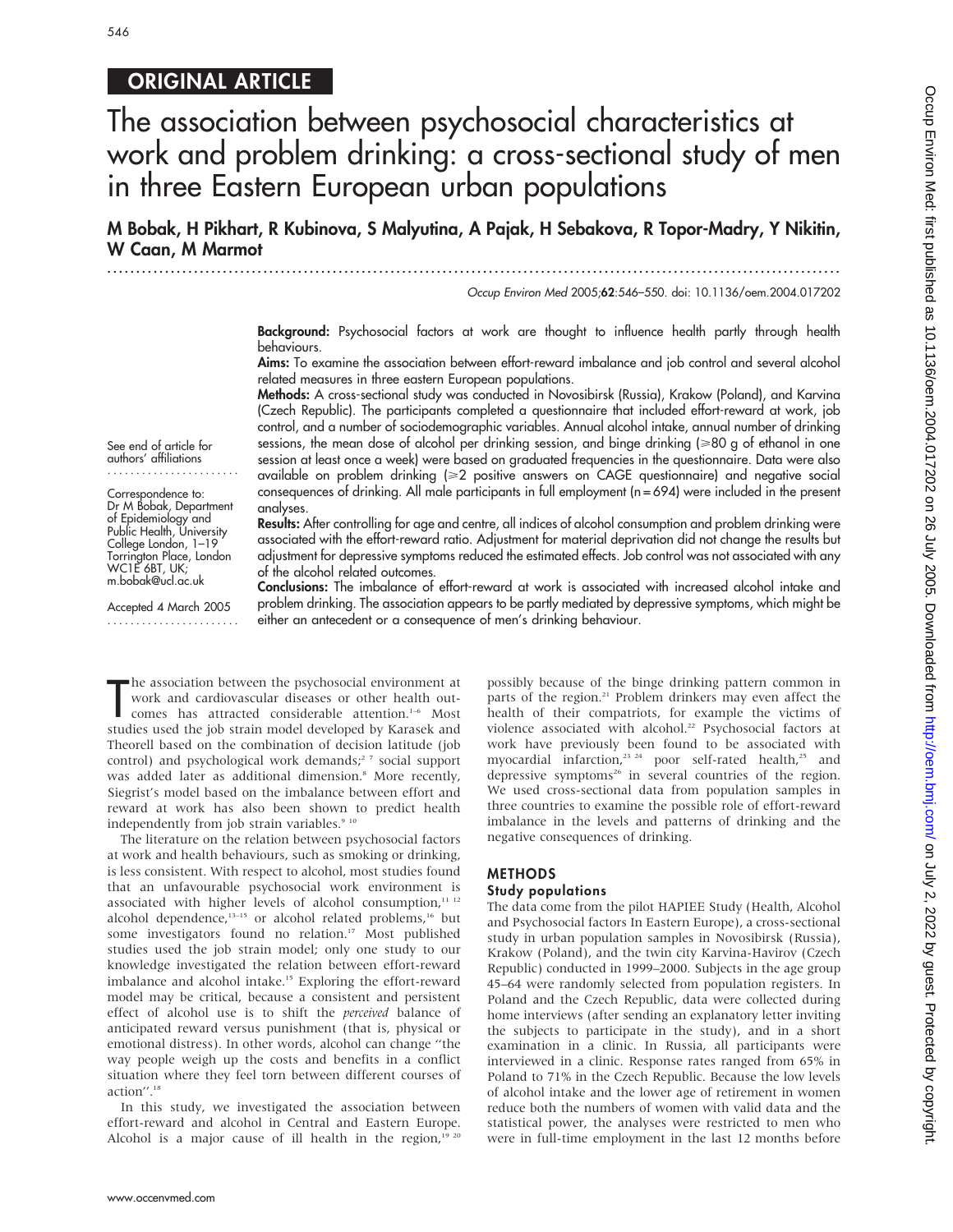## Main messages

- The imbalance between effort and reward at work is associated with increased levels of alcohol consumption and problem drinking.
- The association is related to depression symptoms which may be either an antecedent or a consequence of men's drinking behaviour.
- Low control at work was not associated with alcohol and drinking indices.

the survey. The study was approved by ethical committees in the UK and all three countries, and all participants gave written consent.

#### Measures of alcohol consumption and problem drinking

Participants completed a structured questionnaire with extensive data on participants' medical history, socioeconomic status, psychosocial factors, and diet. Alcohol consumption was measured by the graduated frequency (GF) method: how often during the past 12 months did the subjects drink more than X amount of alcohol. In terms of alcohol amounts per occasion, there were six mutually exclusive categories (expressed in local units of beer, wine, and spirits) corresponding to the following amounts of ethanol:  $>180$  g; 140–179 g; 100–139 g; 60–99 g; 20–59 g; and  $\leq$ 20 g. There were nine mutually exclusive categories of frequency, ranging from ''never'' to ''daily/almost daily''. Details are available on request; additional measurements were described elsewhere.<sup>21</sup>

From the graduated frequency responses, for each participant we calculated the number of drinking occasions in the last year, the average dose per occasion, the annual alcohol intake, and whether the subject was a binge drinker (at least 80 g of ethanol per drinking session at least once a week). Internal consistency and reliability of the responses was assessed by cross-tabulations and correlations of different measures, and by repeating the measurements in a subsample of responders after six months; among working men  $(n = 101)$ , the Spearman correlation coefficient was 0.69 for drinking frequency (on 9-point scale) and 0.81 for annual alcohol intake. In Russia, in addition, serum GGT was measured in a sub-sample of subjects; the alcohol intake measures correlated strongly with serum GGT.<sup>27</sup>

In addition to alcohol intake, we also assessed the presence of alcohol related problems, firstly using the CAGE questionnaire,<sup>28</sup> covering the preceding 12 months, and secondly by a questionnaire on drinking related problems concerning everyday life, adapted from items which have been used in North America<sup>29 30</sup> and western Europe.<sup>31</sup> The latter questionnaire contained questions on problems due to alcohol with friends, family, work, police, etc. For both questionnaires, two or more positive answers were taken as problematic. The Cronbach's alpha coefficient of internal consistency was more than 0.7 for both questionnaires in each country; in the repeated sample, 94% of men were classified in the same category of problem drinking  $\approx 2$ positive answers to CAGE questionnaire).

#### Psychosocial characteristics at work

We used the standard questionnaire on effort (6 questions) and reward (11 questions). $32\frac{33}{12}$  Average scores were calculated if a minimum of 5 out of 6 questions on effort and 9 out of 11 questions on reward had valid answers. The Cronbach's alpha was 0.68 for extrinsic effort questions and 0.75 for

# Policy implications

- When identifying determinants of problem drinking in population, psychosocial work environment should be also considered.
- The benefits of improving the balance between effort and reward at work may also include reduction in harmful drinking behaviour.

reward questions. The logarithmically transformed ratio of effort to reward was used as a continuous measure (the ratio of the respective scores) in order to improve the statistical power of this instrument.<sup>25</sup> Job control was assessed by six questions (''Do you have the possibility of learning new things through your work?'', ''Does your work demand a high level of skill or expertise?'', ''Does your job require you to take the initiative?'', ''Do you have a choice in deciding how you do your work?'', ''Do you have a choice in deciding what you do at work?'', ''Do you have a good deal of say in decisions about work?''), and a score was calculated using answers to these six questions. Since the questionnaire included only one question on job demand, we present results for effortreward and job control only.

#### **Covariates**

Several social characteristics were used as covariates. Education was categorised into four categories: primary or less, vocational (apprenticeship), secondary (A-level equivalent), and university degree. Material deprivation was assessed by three questions about how often the subject's household had difficulties to buy enough food or clothes and to pay bills for housing, heating and electricity. The possible answers were ''never or almost never'', ''sometimes'', "often", and "always". These responses were coded as 0, 1, 2, or 3, and a deprivation score was calculated as their sum. We also assessed the presence of depressive symptoms using the CES-D scale (Center for Epidemiologic Studies Depression Scale) consisting of 20 items.<sup>34</sup> The total score ranges between 0 and 60; the full scale was used in the analysis as a continuous variable.

#### Statistical analysis

As mentioned above, only men with employment were included in the analyses. The variables of interest were first cross-tabulated and inspected. The outcome variables included the following binary variables: binge drinking, problem drinking (two or more positive answers to CAGE questionnaire), two or more negative consequences of drinking, and being in the highest tertile of annual alcohol intake, mean dose of alcohol per drinking session, and number of drinking sessions in the last year. (The latter three variables were dichotomised because their distribution was severely skewed.) The association between the outcomes and the logarithm of the effort-reward ratio and the job control score were analysed by logistic regression. Firstly, we estimated odds ratios adjusted for age and centre. The effects are expressed per 1 standard deviation increase in effortreward ratio and job control score. The age adjusted estimates were similar in each centre (for all outcomes, p values for heterogeneity between centres were  $>0.2$ ), and data were therefore pooled and we controlled for centre in the analyses. Secondly, we additionally adjusted for material deprivation and education as potential confounders. Finally, since depressive symptoms are associated with alcohol and could serve as either confounding or mediator of the job-alcohol relation, we further adjusted for the depression score.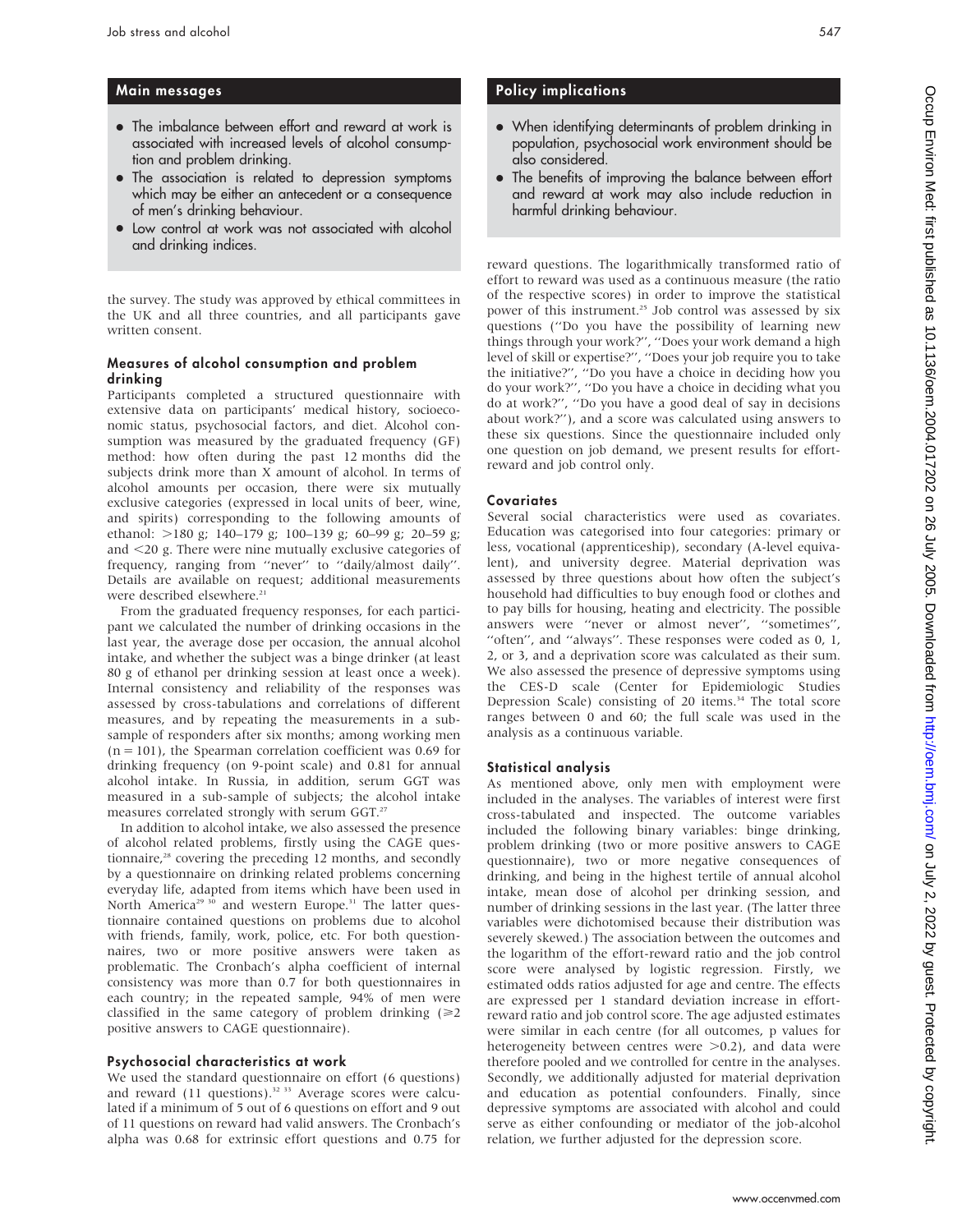The study was approved by ethical committees in each participating country and at University College London.

#### RESULTS

Descriptive characteristics of the 694 men included in the analyses are shown in table 1. The mean annual consumption of alcohol and the mean annual number of drinking sessions was highest in the Czech Republic, while the mean dose of alcohol per drinking session and the frequency of binge drinkers, problem drinkers, and men who experienced negative consequences of drinking were highest in Russia. The proportion of men with effort higher than reward was highest in the Czech Republic and lowest in Poland. Levels of deprivation and depression score were highest in Russia.

Results of the analyses are shown in table 2. After controlling for age and centre, effort-reward ratio was associated with binge drinking, problem drinking, and negative consequences of alcohol (borderline significance). Further adjustment for deprivation and education had little effect but controlling for depression score approximately halved the estimates, and only the relation with problem drinking remained statistically significant. Job control was positively associated with all problem drinking indices, but none of the associations reached statistical significance.

After controlling for age and centre, a high annual intake, the typical dose per drinking session, and a high number of drinking sessions were positively and significantly associated with effort-reward ratio (table 2). Controlling for deprivation and education reduced the estimate for high mean dose per session but not for high annual intake and number of drinking sessions. Additional adjustment for depression reduced the estimates, but high annual intake and number of drinking sessions retained statistical significance. Job control was not associated with annual intake, mean dose per occasion, or the annual number of drinking sessions.

We also examined separate effects of effort and reward. We found that reward was not associated with any of the drinking related outcomes; virtually all the effects were due to the relation between drinking and effort (not shown in table).

#### **DISCUSSION**

In these population based data from central and eastern Europe, we found that all indicators of alcohol intake and problematic drinking were associated with effort-reward imbalance but not with job control. The association with effort-reward imbalance was independent of deprivation and education but some of it was related to depressive symptoms.

Alcohol accounts for a substantial burden of ill health in the region, especially in the former Soviet Union.<sup>20 35</sup> The social and health impact of alcohol in the region is at least

partly related to the pattern of binge drinking.<sup>21 36</sup> It is therefore important to understand the distribution of drinking and alcohol related problems in the population. Alcohol intake has previously been found to be associated with education and marital status in Russia<sup>37</sup> and with education in the Czech Republic<sup>38</sup> and Poland (unpublished data). Psychosocial factors are often thought to be at least partly responsible for the association between socioeconomic position and health behaviours.<sup>39</sup> The finding of an association between effort-reward ratio and most indices of problem drinking alcohol consumption is therefore plausible.

Our results are consistent with a recent report from the British civil servants study in which alcohol dependency in men was associated with effort-reward imbalance but not with job control.<sup>15</sup> However, several other studies, both crosssectional and prospective, found that job strain or other measures of stressful work conditions was also associated with alcohol and alcohol related problems.<sup>11-14 16 40</sup> It is possible that work characteristics and their relation with life style factors are relatively specific for each study population, and this may account for the differences between studies. For example, a specific change to longer hours of work can lead to higher alcohol consumption;<sup>41</sup> the trade union Unison suggests that group effects within the work ''environment'' can lead to "excessive" drinking after stress.<sup>42</sup> Interestingly, the association between effort-reward imbalance and drinking indicators were only due to the relation with effort, but not reward.

The age and centre adjusted associations between effortreward imbalance and drinking were moderately strong. The odds ratios around 1.4 per 1 standard deviation suggest that men separated by 2 standard deviations (roughly corresponding to comparing the top and bottom sixths of the population distribution) would have approximately double odds of binge and problem drinking and negative social consequences of drinking.

The association between work characteristics and alcohol related problems was substantially attenuated after controlling for depression score, which suggests that a major part of the association is related to depressive symptoms. The crosssectional nature of the data does not allow identification of the chain of causation. The problem is less worrying with the work characteristics, since prospective cohort studies found that job control and effort-reward imbalance precede both alcohol problems<sup>13–15</sup> and depression.<sup>43–44</sup> However, the relation between depressive symptoms and alcohol is more complex, and may be influenced by age, gender, and culture.18 It is possible that drinking problems could precede depression, could develop in parallel with depression, or could be a consequence of depression. Since a whole range of scores for depressive symptoms was used in this study (including many cases with sub-clinical scores), it is

|                                                         | Czech Rep.<br>$(n = 174)$ | <b>Russia</b><br>$(n = 364)$ | Poland<br>$(n = 156)$ | Total<br>$(n = 694)$ |
|---------------------------------------------------------|---------------------------|------------------------------|-----------------------|----------------------|
| Mean annual consumption of ethanol (g)                  | 8603                      | 5281                         | 4886                  | 6018                 |
| Mean number of drinking session per year                | 184.0                     | 75.3                         | 95.2                  | 106.7                |
| Mean dose per drinking session (g of ethanol)           | 43.7                      | 64.1                         | 41.6                  | 54.1                 |
| Binge drinking (>80 g ethanol at least once a week) (%) | 5.2                       | 11.8                         | 4.5                   | 8.5                  |
| Problem drinking (CAGE 2+) (%)                          | 20.4                      | 37.6                         | 13.9                  | 27.5                 |
| Social consequences of drinking (%)                     | 10.0                      | 18.9                         | 8.6                   | 14.2                 |
| Mean age (years)                                        | 52.1                      | 52.8                         | 53.6                  | 52.8                 |
| Mean deprivation score (0-9)                            | 1.6                       | 2.6                          | 1.4                   | 2.1                  |
| Mean depression score (0-60)                            | 9.4                       | 11.5                         | 9.3                   | 10.5                 |
| Primary education only (%)                              | 5.8                       | 9.9                          | 2.6                   | 7.2                  |
| Married (%)                                             | 87.4                      | 89.9                         | 83.2                  | 87.8                 |
| Effort-reward ratio $>1$ (%)                            | 12.1                      | 7.1                          | 4.5                   | 7.8                  |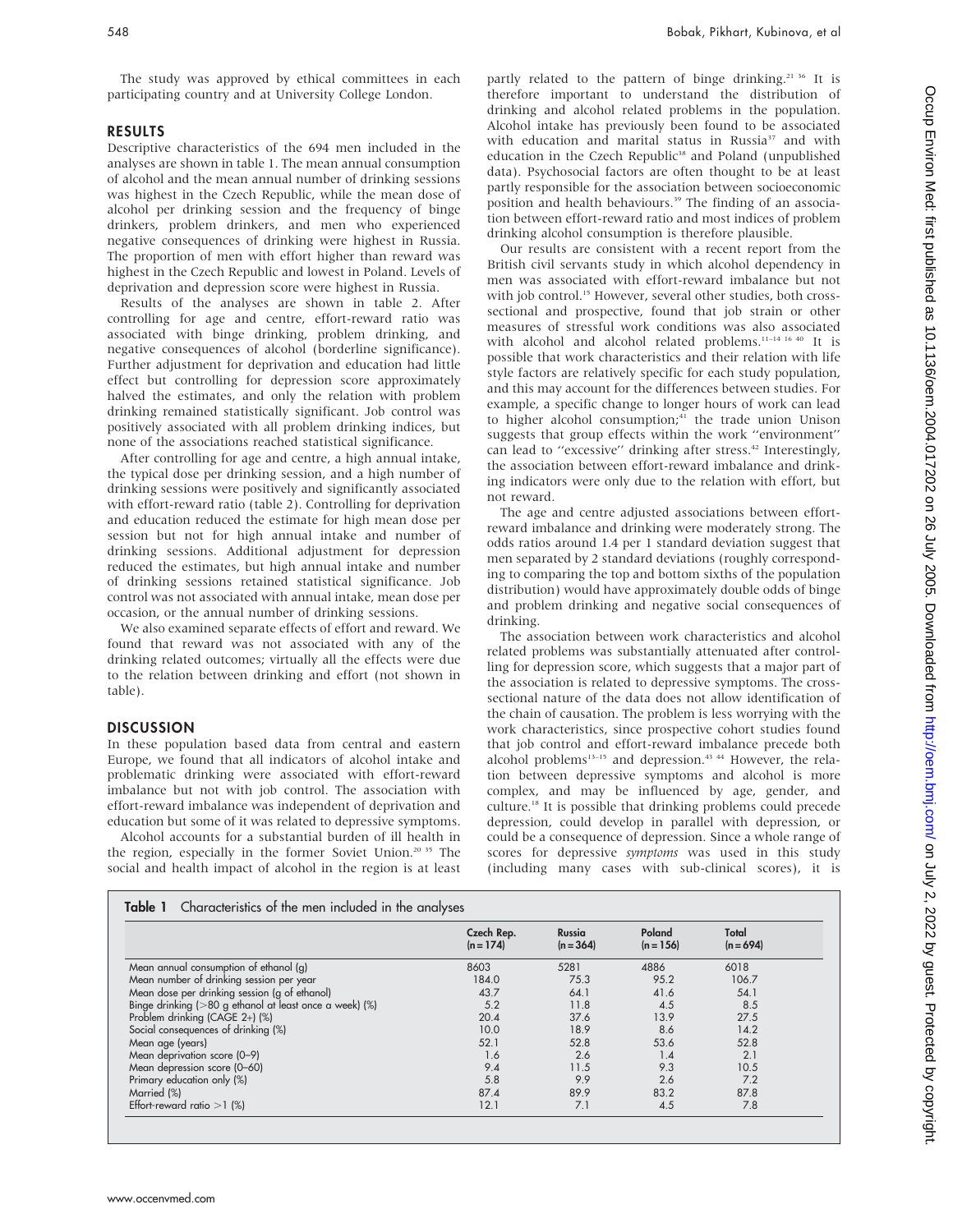|                                                                                                                                                   |                          |                       |                                            |                               | Mean dose                                  | Number of drinking                                                                   |
|---------------------------------------------------------------------------------------------------------------------------------------------------|--------------------------|-----------------------|--------------------------------------------|-------------------------------|--------------------------------------------|--------------------------------------------------------------------------------------|
|                                                                                                                                                   | <b>Binge drinking</b>    | Problem drinking      | Social consequences                        | Annual intake*                | per session*                               | sessions*                                                                            |
| Effort-reward ratio                                                                                                                               |                          |                       |                                            |                               |                                            |                                                                                      |
| Adj. for age and centre                                                                                                                           | .41(1.09 to 1.82)        | 1.43 (1.19 to 1.71)   | 1.25(1.00 to 1.55)                         | 1.30 (1.10 to 1.54)           | 1.21 $(1.02 \text{ to } 1.44)$             |                                                                                      |
|                                                                                                                                                   | $.36$ (1.04 to 1.78)     | $1.37$ (1.14 to 1.65) | 1.22 (0.98 to 1.53)<br>1.04 (0.82 to 1.32) | $1.29$ (1.09 to 1.53)         | $1.15(0.97)$ to $1.38$                     | $1.33$ $(1.12$ to $1.58$ )<br>$1.34$ $(1.13$ to $1.61)$<br>$1.27$ $(1.05$ to $1.52)$ |
| Adj. for age, centre, education, and deprivation<br>Adj. for age, centre, education, deprivation, and depression score                            | .20(0.91 to 1.59)        | 1.23 (1.02 to 1.50)   |                                            | $1.21$ (1.01 to 1.44)         | $1.11$ (0.92 to 1.33)                      |                                                                                      |
| Job control                                                                                                                                       |                          |                       |                                            |                               |                                            |                                                                                      |
|                                                                                                                                                   | $1.25(0.97)$ to $1.63$   | $1.14$ (0.95 to 1.36) | $1.07$ (0.85 to 1.35)                      | $1.00$ $(0.84$ to $1.19)$     | 1.10(0.93 <sub>b</sub> 1.30)               | 0.91(0.75 to 1.09)                                                                   |
|                                                                                                                                                   | $1.16$ (0.86 to $1.57$ ) | 1.00 (0.81 to 1.23)   | 1.03 (0.79 to 1.33)<br>1.09 (0.84 to 1.43) | $0.90$ $(0.74$ to $1.10)$     | 0.94 (0.78 to 1.14)<br>0.95 (0.79 to 1.16) | $0.87$ $(0.71$ to $1.08)$                                                            |
| Adj. for age and centre<br>Adj. for age, centre, education, and deprivation<br>Adj. for age, centre, education, deprivation, and depression score | $1.26$ (0.93 to 1.70)    | 1.04 (0.84 to 1.29)   |                                            | $0.93(0.76 \text{ to } 1.13)$ |                                            | 0.89 (0.72 to 1.10)                                                                  |
| *Highest tertile of distribution in pooled data.                                                                                                  |                          |                       |                                            |                               |                                            |                                                                                      |

important to consider that common features of alcohol disorders (for example, expressed as guilt, helplessness, or insomnia) would also rate as isolated symptoms of ''depression''. The World Health Organisation notes that depression often co-occurs with alcohol misuse and it mentions the possibility that a depressed person ''may have been using alcohol to self-medicate''.45 However, experience at the National Addiction Centre suggests that (at least in men) most co-morbid ''depression is secondary to the drinking problem'' and that drinking problems are a major cause of depression.<sup>46</sup>

The second limitation of our study, also related to the cross-sectional design, is the potential for reporting bias. Depressed persons would be more likely to report more stress at work (although reporting bias would probably not affect the measurement of alcohol related variables). However, as mentioned above, longitudinal studies have shown that job stress predicts depressive symptoms prospectively.<sup>43 44</sup> In addition, one would expect that such reporting bias would affect all work indicators similarly. In our study, however, the relation with alcohol was specific to effort-reward imbalance, with no association with job control. This suggests that reporting bias is unlikely to explain the association between psychosocial work environment and drinking.

Thirdly, we did not have data on income or occupation based measures of socioeconomic position, and these factors could confound the association between effort-reward imbalance and problem drinking. However, education has been repeatedly shown to be the best socioeconomic predictor of various health outcomes in central and eastern Europe,<sup>47</sup> and occupation based classifications traditionally used in the region are not useful for ranking persons into a hierarchy.<sup>47</sup>

Finally, representativeness of the samples should be considered. While the selected urban centres cannot be entirely representative for the whole countries, available indicators of socioeconomic characteristics, health behaviours, and mortality suggest that Novosibirsk, Krakow, and Karvina/Havirov approximate well the national data for Russia, Poland, and the Czech Republic, respectively. Response rates were similar in the three centres, and there is no indication that differences between responders and non-responders in work or drinking characteristics varied between countries. It is unlikely that non-response influenced the results.

In summary, our results are consistent with the proposition that effort-reward imbalance at work is associated with high alcohol intake and problem drinking. It remains to be clarified whether depressive symptoms mediate the effect of work characteristics on drinking or whether they are a consequence of drinking.

#### ACKNOWLEDGEMENTS

The study was funded by the Wellcome Trust. The sponsor played no role in the design, conduct, analysis, or interpretation of the study. M Marmot is recipient of the MRC Research Professorship. The authors are grateful to Professor Robin Room for advice on the measurement of alcohol consumption and problem drinking.

Authors' affiliations .....................

M Bobak, H Pikhart, M Marmot, International Centre for Health and Society, Department of Epidemiology and Public Health, University College London, UK

A Pajak, R Topor-Madry, Department of Epidemiology and Population Sciences, Jagiellonian University, Krakow, Poland

H Sebakova, Regional Public Health Service, Ostrava, Czech Republic

R Kubinova, Centre for Environmental health, National Institute of Public Health, Prague, Czech Republic

S Malyutina, Y Nikitin, Institute of Internal Medicine, Siberian Branch of the Russian Academy of Medical Sciences, Novosibirsk, Russia